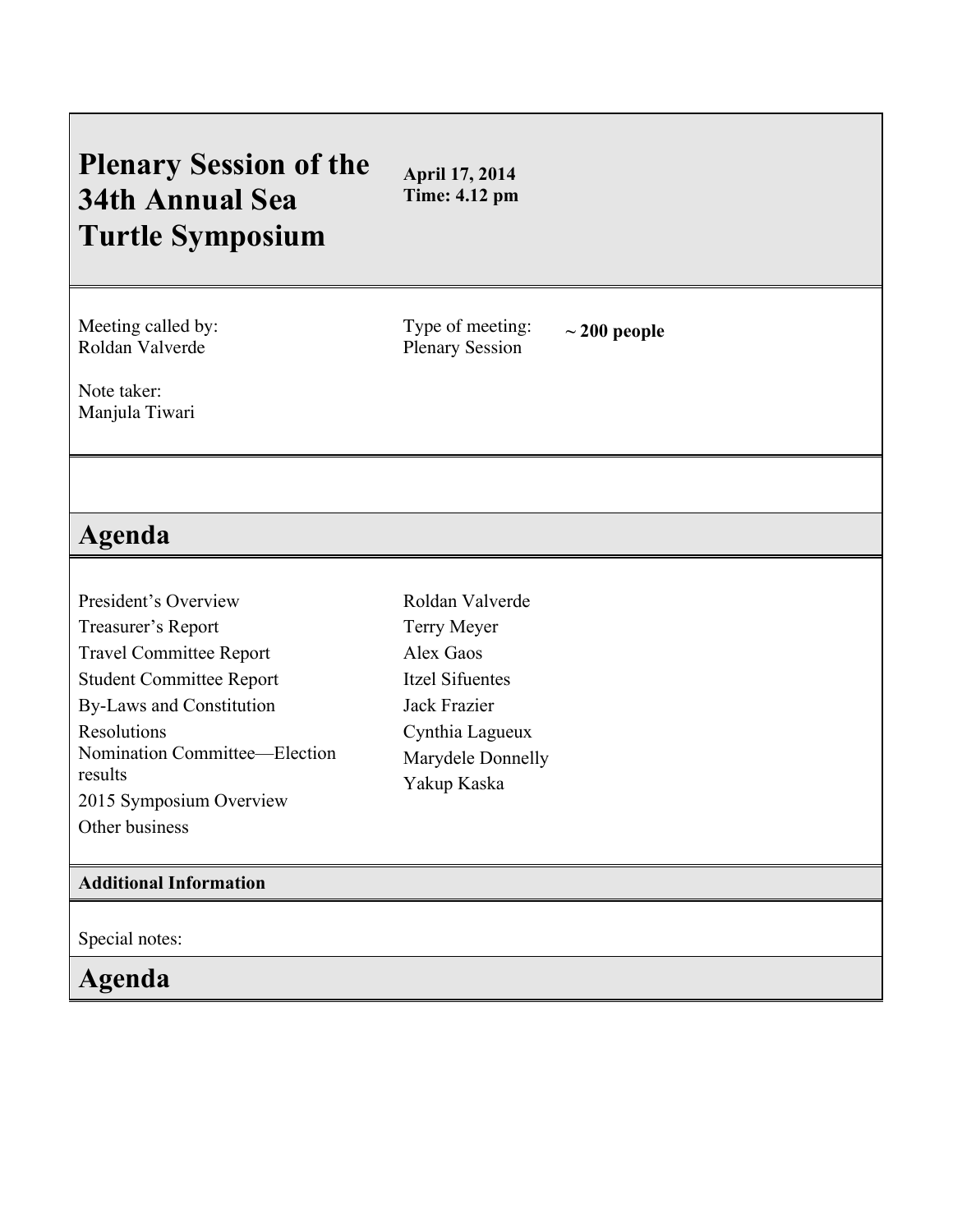| <b>President's overview</b>    | <b>Roldan Valverde</b>                                                                                                                                                                                  | $4.12$ pm           |           |
|--------------------------------|---------------------------------------------------------------------------------------------------------------------------------------------------------------------------------------------------------|---------------------|-----------|
| the Parliamentarian.           | Valverde welcomes the membership to the ISTS business meeting and designates Frank Paladino as                                                                                                          |                     |           |
|                                | A Lifetime Achievement Award is given to Anne Meylan.                                                                                                                                                   |                     |           |
| Conclusions:                   |                                                                                                                                                                                                         |                     |           |
| Action items:                  |                                                                                                                                                                                                         | Person responsible: | Deadline: |
| Treasurer's report             | <b>Terry Meyer</b>                                                                                                                                                                                      | 4.20 pm             |           |
| $\bullet$<br>$\bullet$         | Meyer went through the details in the below report and highlighted the following points:<br>Valverde stayed within the budget the Board agreed upon.<br>The ISTS has made social and green investments. |                     |           |
| <b>INCOME STATEMENT 2013</b>   |                                                                                                                                                                                                         |                     |           |
| Revenue                        |                                                                                                                                                                                                         |                     |           |
| Donations and Grants - Current |                                                                                                                                                                                                         | 132,120.00          |           |
| Registration Current Year      |                                                                                                                                                                                                         | 156,595.89          |           |
| Auction                        |                                                                                                                                                                                                         | 20,119.79           |           |
| <b>T-Shirt Sales</b>           |                                                                                                                                                                                                         | 11,423.00           |           |
| Other Income                   |                                                                                                                                                                                                         | 1,491.00            |           |
| <b>Total Revenue</b>           |                                                                                                                                                                                                         | 321,749.68          |           |
| <b>Expenses</b>                |                                                                                                                                                                                                         |                     |           |
| <b>Symposium Expenses</b>      |                                                                                                                                                                                                         |                     |           |
| Facility, Food and Beverage    |                                                                                                                                                                                                         | 229,859.27          |           |
| Facility Audio Visual          |                                                                                                                                                                                                         | 39,580.45           |           |
| Travel Grants - Cash           |                                                                                                                                                                                                         | 40,984.31           |           |
| Entertainment                  |                                                                                                                                                                                                         | 1,600.00            |           |
| <b>Translation Services</b>    |                                                                                                                                                                                                         | 30,094.54           |           |
| <b>Student Awards</b>          |                                                                                                                                                                                                         | 2,900.00            |           |
| T Shirts                       |                                                                                                                                                                                                         | 5,277.17            |           |
| Participant Gifts              |                                                                                                                                                                                                         | 12,654.35           |           |
| Advertising                    |                                                                                                                                                                                                         | 381.34              |           |
| Miscellaneous                  |                                                                                                                                                                                                         | 6,629.77            |           |
| Printing                       |                                                                                                                                                                                                         | 5,629.45            |           |
| <b>Registration Expenses</b>   |                                                                                                                                                                                                         | 17,107.08           |           |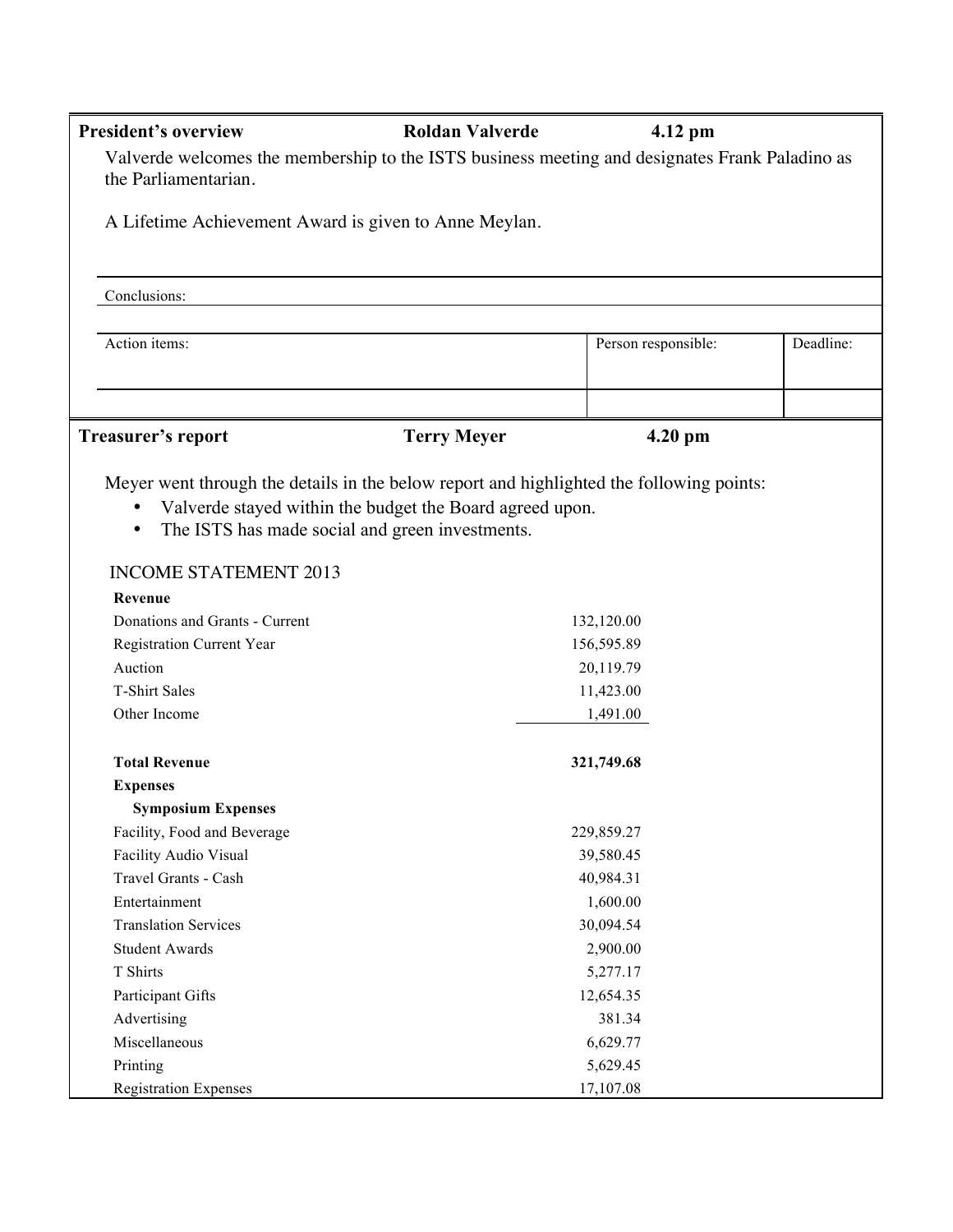| Event Insurance                                                                      |              | 1,050.00      |  |
|--------------------------------------------------------------------------------------|--------------|---------------|--|
| <b>Sub total Symposium Expense</b>                                                   |              | 393,747.73    |  |
| <b>Operating Expenses</b>                                                            |              |               |  |
| <b>Accounting Fees</b>                                                               |              | 8,000.00      |  |
| <b>Bank Fees</b>                                                                     |              | 342.80        |  |
| <b>BOD</b> Retreat                                                                   |              | 24,108.20     |  |
| <b>Investment Advisory Fee</b>                                                       |              | 1,163.00      |  |
| Office Expense                                                                       |              | 414.22        |  |
| Program Officer                                                                      |              | 300.00        |  |
| <b>Treasurer Support</b>                                                             |              | 1,000.00      |  |
| <b>Grants Issued</b>                                                                 |              | 7,000.00      |  |
| Insurance                                                                            |              | 1,286.00      |  |
| gain/loss on Sale of Assets                                                          |              | 995.00        |  |
| Prior Years Expense - Audit                                                          |              | 8,000.00      |  |
| Prior Years Expense - Retreat                                                        |              | 9,159.00      |  |
| <b>Sub total Operating Expense</b>                                                   |              | 61,768.22     |  |
|                                                                                      |              |               |  |
| <b>TOTAL EXPENSE</b>                                                                 |              | 455,515.95    |  |
|                                                                                      |              |               |  |
| <b>NET REVENUE (LOSS)</b>                                                            |              | $-133,766.27$ |  |
|                                                                                      |              |               |  |
| ISTS DECEMBER 31, 2013                                                               |              |               |  |
| <b>ASSETS</b>                                                                        |              |               |  |
| <b>Current Assets</b>                                                                |              |               |  |
| 46,160.84<br>Bank of America Checking Acct<br>98,297.21<br><b>Investment Account</b> |              |               |  |
|                                                                                      | 144,458.05   |               |  |
| <b>Total Current Assets</b>                                                          |              |               |  |
| <b>Other Assets</b>                                                                  |              |               |  |
| Prepaid Expenses - Next Meeting<br>4,121.80<br><b>Total Other Assets</b>             | 4,121.80     |               |  |
|                                                                                      |              |               |  |
| <b>Total Assets</b>                                                                  | 5148,579.85  |               |  |
| <b>LIABILITIES AND CAPITAL</b>                                                       |              |               |  |
| <b>Current Liabilities</b>                                                           |              |               |  |
| \$4,000.00<br>Deferred Income - Next Year Grants                                     |              |               |  |
| Deferred Income - Next Year Registration<br>47,030.00                                |              |               |  |
| <b>Total Current Liabilities</b>                                                     | 51,030.00    |               |  |
| Capital                                                                              |              |               |  |
| 231,316.12<br><b>Retained Earnings</b>                                               |              |               |  |
| Net Income<br>(133, 766.27)                                                          |              |               |  |
| <b>Total Capital</b>                                                                 | 97,549.85    |               |  |
| Total Liabilities & Capital                                                          | \$148,579.85 |               |  |
|                                                                                      |              |               |  |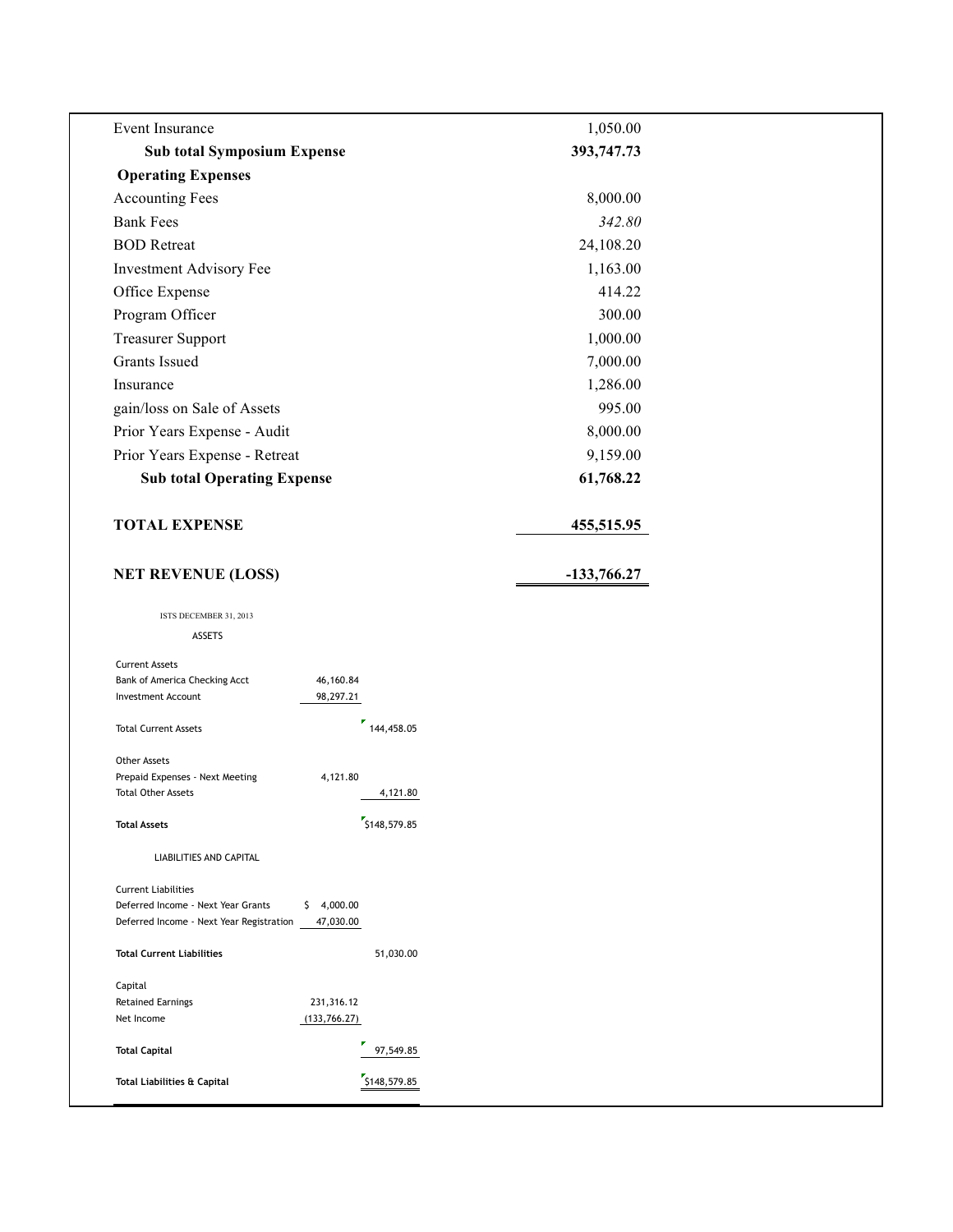Valverde: Motion to accept the Treasurer's report Frank Paladino: Seconds

Discussion:

Membership: Last year the revenue registration was 159K, what is it this year and how many people have registered?

Meyer: The financials for this Symposium are still incomplete, but it exceeds what was planned on. 148K was the revenue in Registration. Total revenue so far is 333K and will increase. Symposium expenses may be around 270K and Operating Expenses about 37K. The Net Revenue is positive at 24K. This is still incomplete, but we will end up probably neutral or in the black.

Membership: Is the deficit from last year being overcome?

Meyer: The meeting this year is okay and we hope it will offset some of the loss from last year. Probably will end in the black.

Call the question: Jim Spotila Panagopulou: Seconds 1 opposed Motion passes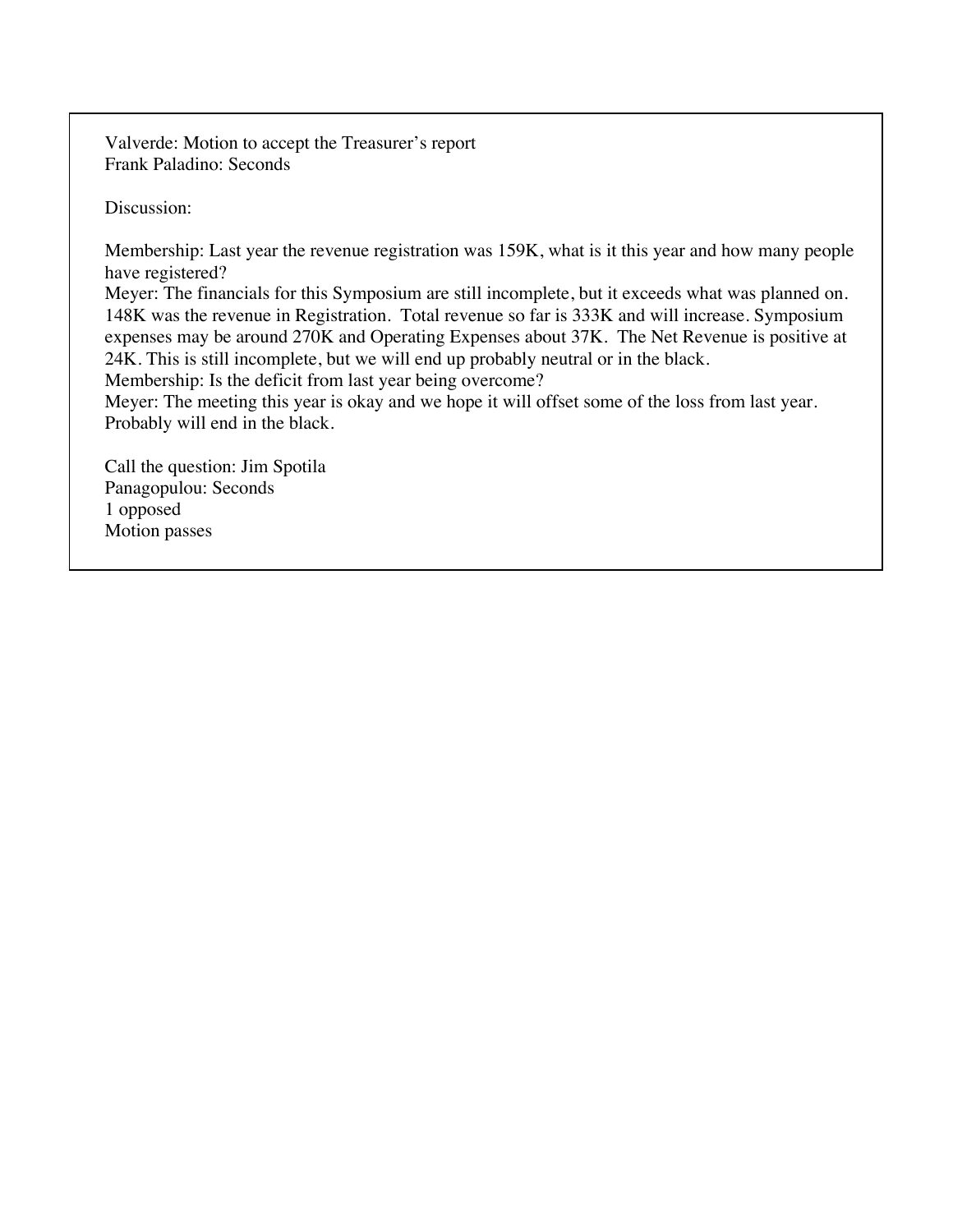| Action items:                                                                                                                        |                        |                                                                               |                        | Person responsible:                                                                                     | Deadline: |
|--------------------------------------------------------------------------------------------------------------------------------------|------------------------|-------------------------------------------------------------------------------|------------------------|---------------------------------------------------------------------------------------------------------|-----------|
|                                                                                                                                      |                        |                                                                               |                        |                                                                                                         |           |
| <b>Travel Committee Report</b>                                                                                                       |                        | <b>Alex Gaos</b>                                                              |                        | 4.40 pm<br>Gaos goes through the Travel Committee allocations below. Only accommodation was provided to |           |
| grant recipients this year.                                                                                                          |                        |                                                                               |                        |                                                                                                         |           |
| <b>Rooms</b>                                                                                                                         | <b>Hotel</b><br>nights | <b>Applicants</b><br>supported                                                | <b>Total cost</b>      |                                                                                                         |           |
| 40                                                                                                                                   | 225                    | 123                                                                           | \$35,840               |                                                                                                         |           |
| Frank Paladino: Seconds<br>Motion passes unanimously                                                                                 |                        |                                                                               |                        |                                                                                                         |           |
| Conclusions:                                                                                                                         |                        |                                                                               |                        |                                                                                                         |           |
| Action items:                                                                                                                        |                        |                                                                               |                        | Person responsible:                                                                                     | Deadline: |
|                                                                                                                                      |                        |                                                                               | <b>Itzel Sifuentes</b> | 4.45 pm                                                                                                 |           |
|                                                                                                                                      |                        |                                                                               |                        |                                                                                                         |           |
| <b>Student Committee Report</b>                                                                                                      |                        | Fuentes provides the below report on the $4th$ year of the Student Committee: |                        |                                                                                                         |           |
| --Below workshop was organized:<br>A.<br>2014 INTERNATIONAL<br>SEA TURTLE SYMPOSIUM<br>The ISTS Student Committee invites you to its |                        |                                                                               |                        | --Students requested feedback for 30 orals and 70 posters. There were 41 Evaluators.                    |           |
| annual workshop:<br>"From science to conservation policies:<br>taking research to the real world"<br>Thursday April 17th, 2014       |                        |                                                                               |                        |                                                                                                         |           |
| 13:30 - 15:30<br>Room: Bonaparte<br>New Orleans Marriott, 555 Canal Street, New Orleans, LA                                          |                        |                                                                               |                        |                                                                                                         |           |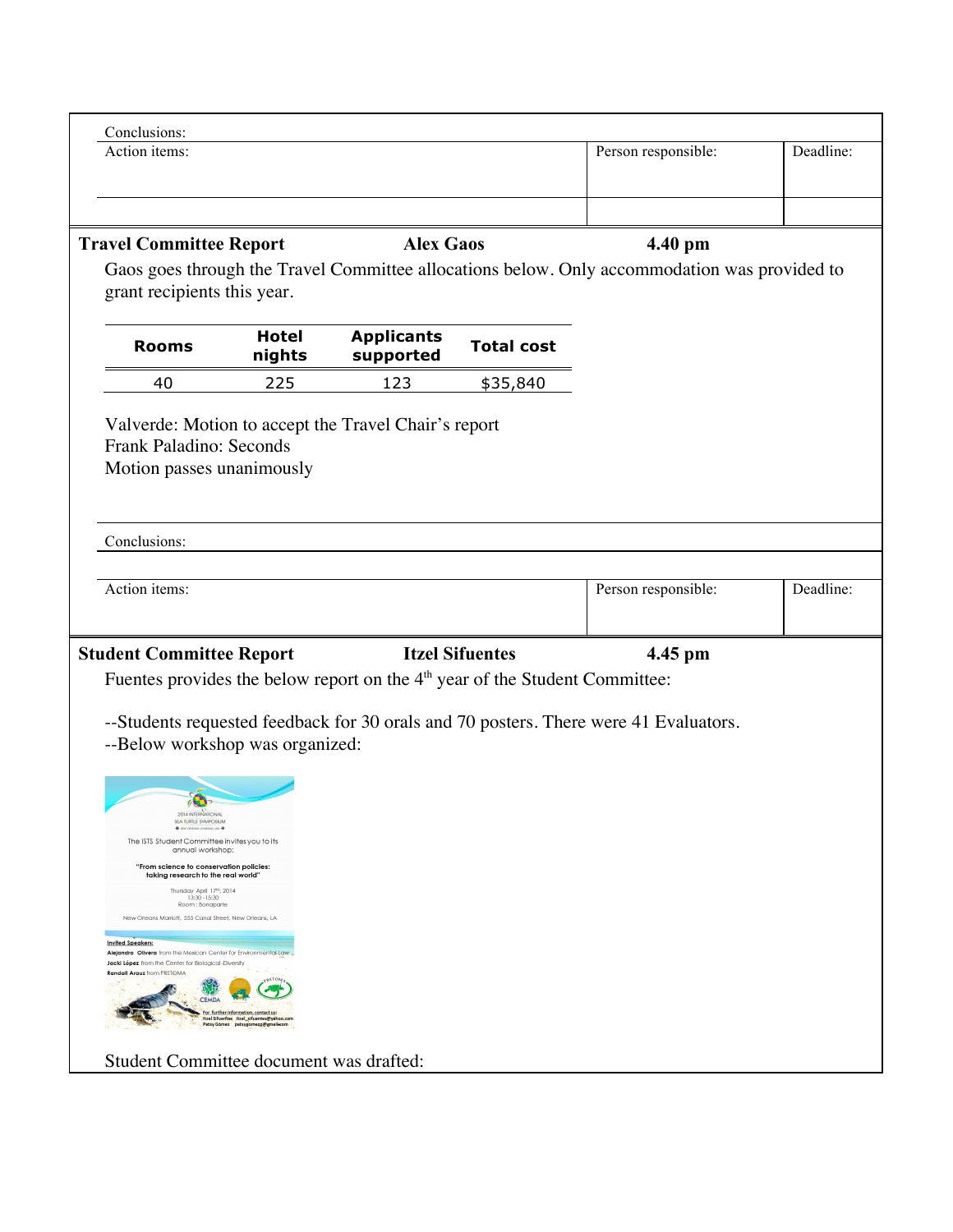

Courses- 2 Graduate and postdocs opportunities - 19 Job opportunities -12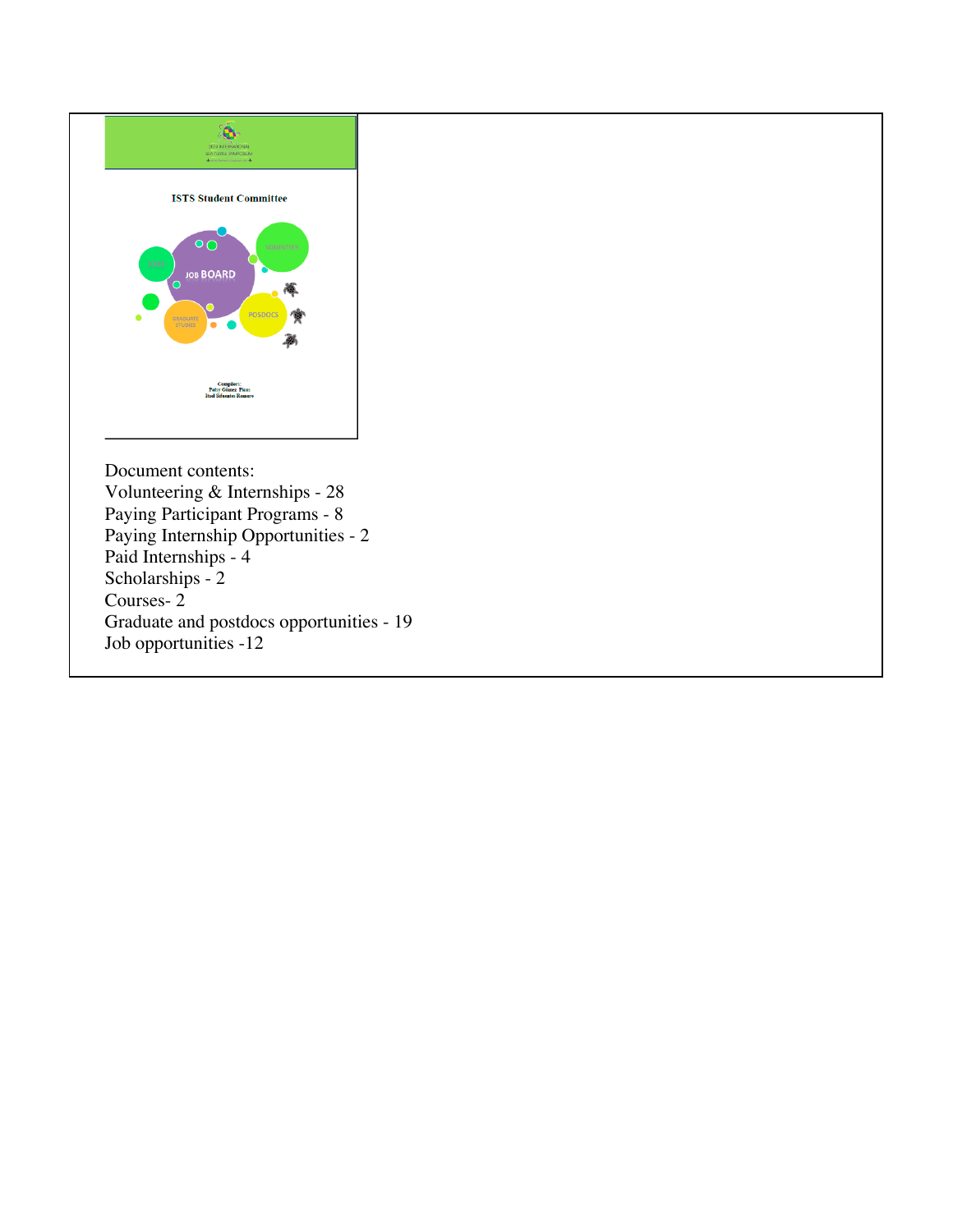| Conclusions:                                                                                                                                                                                                                                                                                                                                   |                                                                                                                                                                                                                                                                                                                                                                                                                                                                                                                                                                                                               |                     |           |
|------------------------------------------------------------------------------------------------------------------------------------------------------------------------------------------------------------------------------------------------------------------------------------------------------------------------------------------------|---------------------------------------------------------------------------------------------------------------------------------------------------------------------------------------------------------------------------------------------------------------------------------------------------------------------------------------------------------------------------------------------------------------------------------------------------------------------------------------------------------------------------------------------------------------------------------------------------------------|---------------------|-----------|
| Action items:                                                                                                                                                                                                                                                                                                                                  |                                                                                                                                                                                                                                                                                                                                                                                                                                                                                                                                                                                                               | Person responsible: | Deadline: |
|                                                                                                                                                                                                                                                                                                                                                |                                                                                                                                                                                                                                                                                                                                                                                                                                                                                                                                                                                                               |                     |           |
| <b>By-Laws and Constitution</b>                                                                                                                                                                                                                                                                                                                | <b>Jack Frazier</b>                                                                                                                                                                                                                                                                                                                                                                                                                                                                                                                                                                                           | 3.35 pm             |           |
| Frazier provides the background on how the revisions of the By-Laws and Constitution were<br>undertaken:<br>$\bullet$<br>two documents at the Symposium in Huatulco.<br>Subsequently the Board was updated<br>$\bullet$<br>comment on the revisions.<br>$\bullet$<br>$\bullet$<br>membership to review.<br>$\bullet$<br>$\bullet$<br>$\bullet$ | A few Board members (known as the Huatulco martyrs) went through detailed revisions of the<br>Past Board members and many people involved in the ISTS governance were invited to<br>A new version was presented to the Board at the $2012$ retreat $-2$ days were spent on it.<br>Another set of revisions was done and in June 2013 the documents were posted online for the<br>No comments were received by the deadline of December 2013.<br>More announcements and requests for comments went out, but none was received.<br>The documents now need to be approved here at the Plenary by the membership. |                     |           |

Valverde: Seconds Frank Paladino: Call to question Valverde: Seconds 2 abstain Motion passes

| Conclusions:                                               |                                                                                                                                                                                             |                     |           |
|------------------------------------------------------------|---------------------------------------------------------------------------------------------------------------------------------------------------------------------------------------------|---------------------|-----------|
| Action items:                                              |                                                                                                                                                                                             | Person responsible: | Deadline: |
|                                                            |                                                                                                                                                                                             |                     |           |
| <b>Resolutions</b>                                         | <b>Cynthia Lagueux</b>                                                                                                                                                                      | $4.55$ pm           |           |
| Sally Murphy: Seconds<br>Frank Paladino: Call the question | Lagueux: Move to accept the Resolution," Resolution Urging The Government Of Australia To<br>Protect Sea Turtles From Industrial Development In The Great Barrier Reef World Heritage Area" |                     |           |

Valverde: Seconds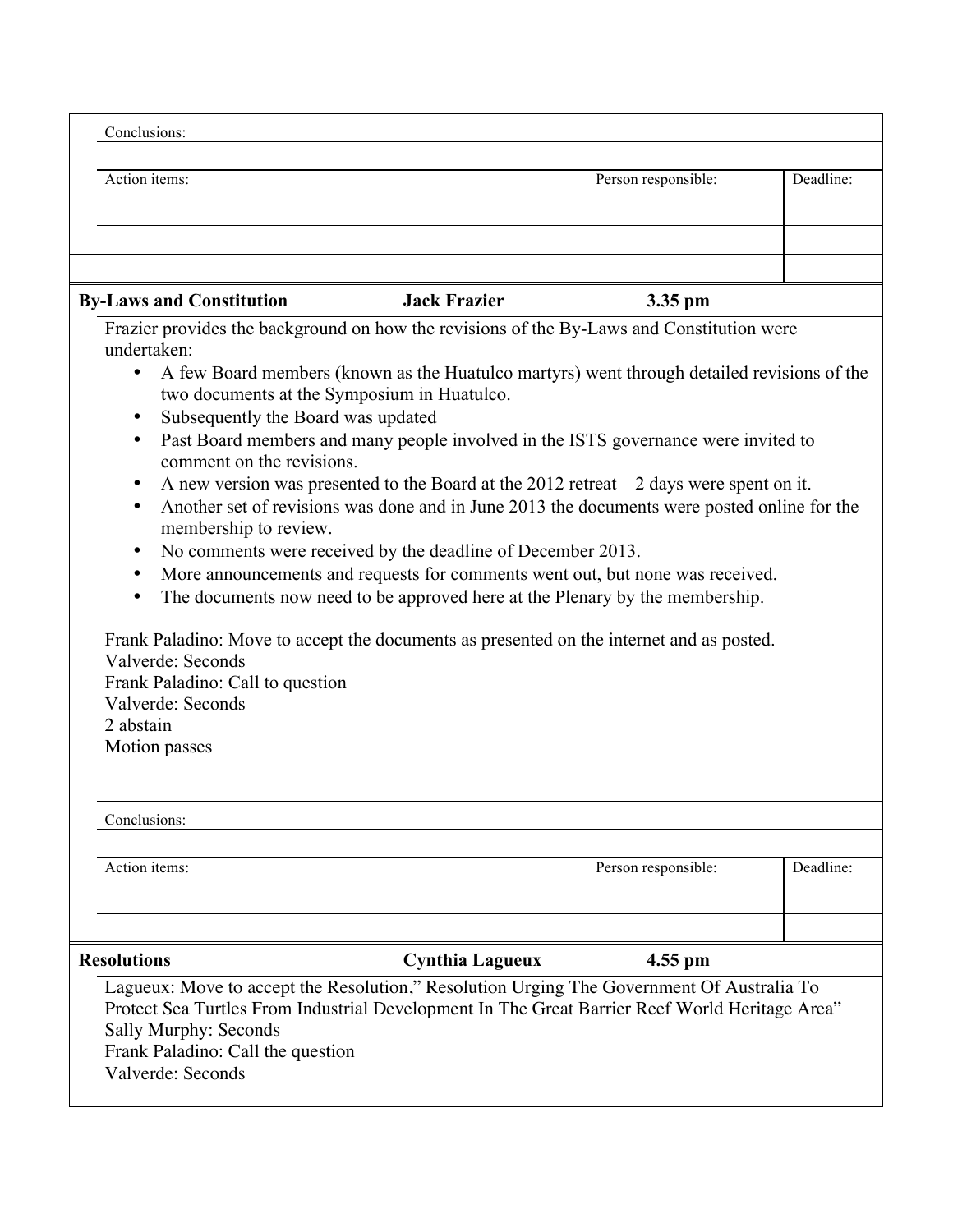3 abstain Resolution passes.

Lagueux: Move to accept the Resolution," Resolution Urging The Republic Of Mexico To End High Bycatch Mortality And Strandings Of North Pacific Loggerhead Sea Turtles In Baja California Sur, Mexico" Jim Spotila: Seconds Jim Spotila: Call the question Frank Paladino: Seconds

10 abstain Resolution passes

Richard Reina thanks everyone involved in revising and commenting on the Resolutions.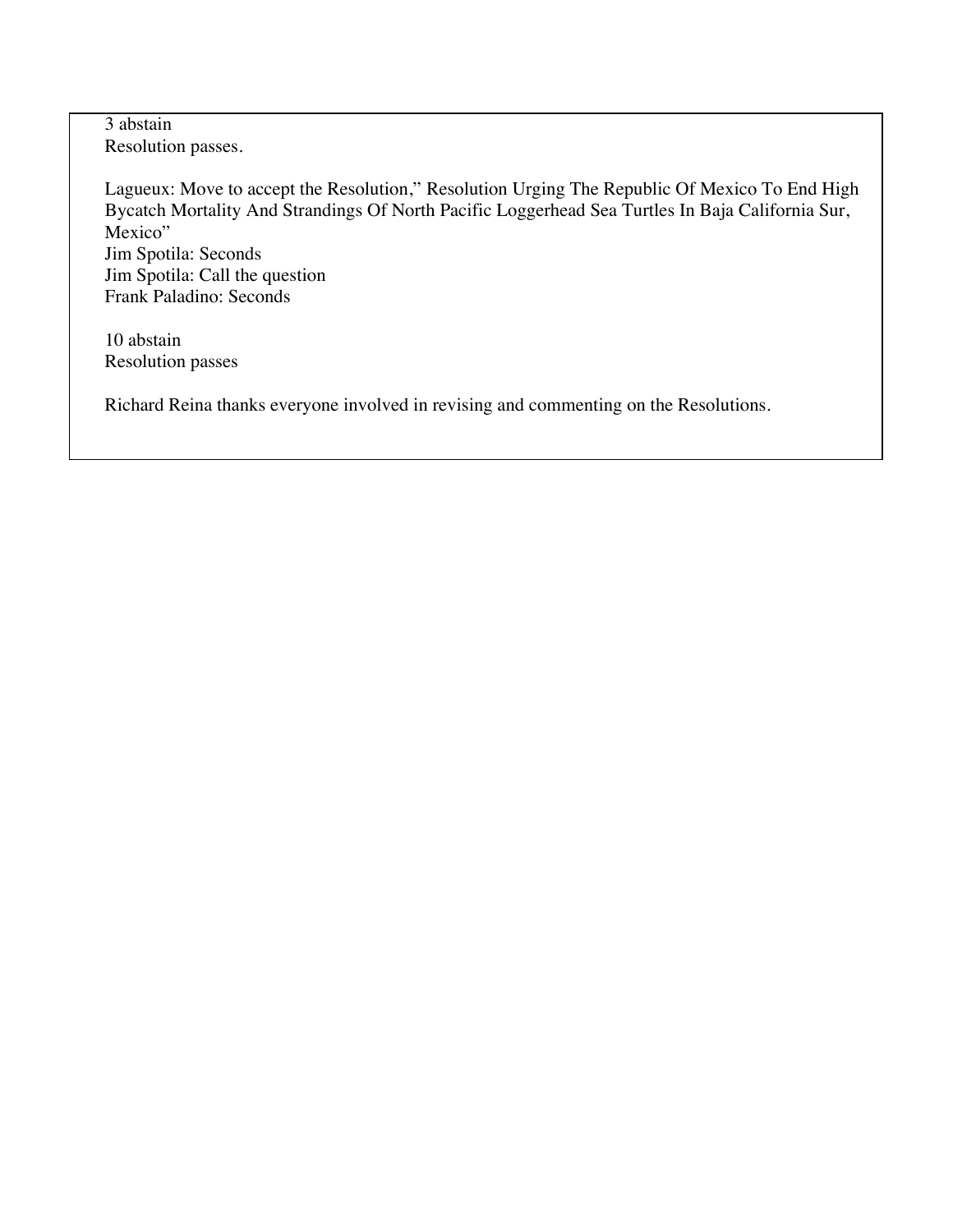| Conclusions:                                                                                                                                                                                                                                                                                               |                     |           |
|------------------------------------------------------------------------------------------------------------------------------------------------------------------------------------------------------------------------------------------------------------------------------------------------------------|---------------------|-----------|
| Action items:                                                                                                                                                                                                                                                                                              | Person responsible: | Deadline: |
|                                                                                                                                                                                                                                                                                                            |                     |           |
| <b>Nominations Committee—Election</b><br><b>Marydele Donnelly</b><br>results                                                                                                                                                                                                                               | 5.00 pm             |           |
| Donnelly describes the process. There were 21 nominations for 7 positions and the officers elected<br>are:                                                                                                                                                                                                 |                     |           |
| President-Elect: Joanna Alfaro<br>Board of Directors: Alan Rees, Mariana Fuentes<br>Nominating Committee: Milagros Lopez-Mendilharsu and Alberto Abreu Grobois<br>Award Committee: Brad Nahill and Blair Witherington                                                                                      |                     |           |
| Conclusions:                                                                                                                                                                                                                                                                                               |                     |           |
| Action items:                                                                                                                                                                                                                                                                                              | Person responsible: | Deadline: |
| 2015 Symposium overview<br><b>Yakup Kaska</b>                                                                                                                                                                                                                                                              | 5.10 pm             |           |
| Yakup Kaska gives an introduction to the Symposium planned in Turkey in 2015.<br>Location: Dalaman, Turkey<br>Dates: 19-24 April 2015                                                                                                                                                                      |                     |           |
| Jacques Fretey requests an emphasis be placed on Africa because of its proximity to the Symposium<br>location.                                                                                                                                                                                             |                     |           |
| Conclusions:                                                                                                                                                                                                                                                                                               |                     |           |
| Action items:                                                                                                                                                                                                                                                                                              | Person responsible: | Deadline: |
|                                                                                                                                                                                                                                                                                                            |                     |           |
| <b>Other business</b>                                                                                                                                                                                                                                                                                      | 5.30 pm             |           |
| Frank Paladino receives the Lifetime Achievement Award                                                                                                                                                                                                                                                     |                     |           |
| Marydele Donnelly: When we talked about bringing the Symposium here, we discussed that TEDs are<br>not enforced here. My organization was the one that put forth a Resolution for the TED issue in<br>Louisiana. Apparently, there are forces at work here that may overturn the law and the Board decided |                     |           |